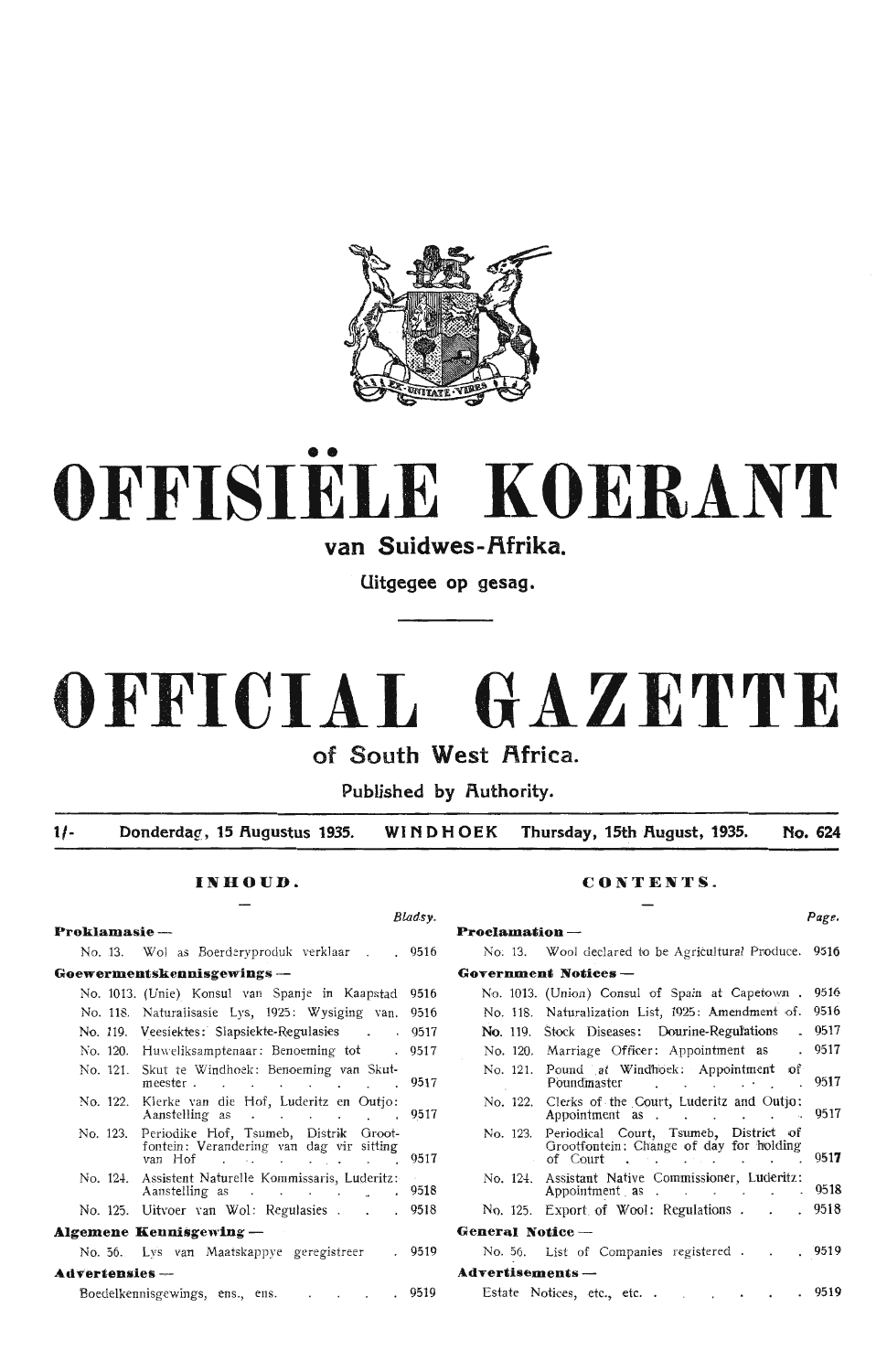# **PROKLAMASIE VAN** SY EDELE DAVID GIDEON CONRADIE, ADMINISTRATEUR VAN SUIDWES-AFRIKA.

No. 13 van 1935.]

Onder en kragtens die bevoegdhede aan my verleen ingevolge artikel *elf v*an die Boerderyprodukte-Uitvoer-Ordon-<br>mansie, 1928 (Ordonnansie No. 13 van 1928), proklameer, verklaar en maak ek hierby bekend dat vanaf die eerste dag van September 1935 wol 'n boerderyproduk is vir die doeleindes van die vermelde Ordonnansie en die regulasies wat daarvolgens opgetrek is.

GOD BEHOEDE DIE KONING.

Gegee onder my hand en seel te Windhoek op hierdie 12de dag van Augustus 1935.

> D. G. CONRADIE, *Administrateur.*

# **PROCLAMATION**

# **By HIS HONOUR DAVID GIDEON** CONRADIE, **ADMINISTRATOR OF SOUTH WEST AFRICA**

No. 13 of 1935.]

Under and by virtue of the powers in me vested by section *eleven* of the Agricultural Produce Export Ordinance, 1928 (Ordinance No, 13 of 1928), I do hereby proclaim, declare and make known that as from the first day of September, 1935, wool shall be agricultural produce for the purposes of th'e said Ordinance and the regulations made thereunder.

## GOD SAVE THE KING.

Given under my hand and seal at Windhoek this 12th day of August, 1935.

D. G. CONRADIE, *Administrator.* 

# **Ooewermentskennisgewings.**

Die volgende Goewermentskennisgewings word vir alge• gemene informasie gepubliseer.

> F. P. COURTNEY CLARKE, *Sekretaris vir Suidwes-Afrika.*

Kantoor van die Administrateur, Windhoek,

Die Koning se Erkenningsbesluit wat Senor DON EMILIO NUNEZ DEL RIO magtig om as Konsul van Spanje in Kaapstad, vir die Unie van Suid-Afrika en die Mandaatgebied<br>van Suidwes-Afrika, op te tree, is uitgereik.

No. 118.] [2 Augustus 1935.

# NATURALISASIE.

Nadat die Administrateur oortuig is, dat die name van die persone, genoem in Dele I en II van die onderstaande Bylae, per abuis respektieflik uitgelaat is uit, en ingesluit is in die lys, gepubliseer in Goewermentskennisgewing No. 114 van 31 Augustus 1925, van onderdane van die gewese vyandelike mo011thede en wat as Britse onderdane genaturaliseer is volgens die voorsienings van subartikel (1)<br>van artikel *twee* van die "Zuidwest-Afrika Naturalisatie van Vreemde!ing,en Wet 1924" (Wet No. 30 van 1924), het dit horn behaag om, op grond van en kragtens die bevoegdhede horn v,erleen deur subartikel (3) van artikel *twee* van die genoemde \Vet, die voormelde lys te wysig, wat hiermee aldus gewysig word deur die insluiting daarin van<br>die name van die persone, genoem in Deel I van die onderstaande Bylae, en deur die uitlating daaruit van die naam<br>van die persoon, genoem in Deel II van die onderstaande Bylae.

# BYLAE.

## DEEL I.

GOEBEL, Reinhold Julius (62), Windhoek. SCHNEIDAU, Heinrich (40), Johannesburg, Transvaal.

# DEEL II.

1150. HUNOLD, Jakob Florent (49), Charlottental, Luderitz.

# **Government Notices.**

The following Government Notices are published for general information.

> F. P. COURTNEY CLARKE, Secretary for South West Africa.

Office of the Administrator, Windhoek,

No. 1013 (Unie).] [19 Julie 1935. No. 1013 (Unton).] [19th July, 1935.

The King's Exequator empowering Senor DON EMILIO NUNEZ DEL RIO to act as Consul of Spain at Capetown, for the Union of South Africa and the Mandated Territory of South West Africa, has been issued.

No. 118.] [ 2nd August, 1935.

# NATURALIZATION.

The Administrator, being satisfied that owing to an error the names of the persons described in Parts I and !I of the Schedule attached hereto have respectively been ex- cluded from and included in the list published under Govern- ment Notice No. 114 of the 31st August, 1925, of subjects of the late enemy powers who have become naturalized as British subjects in terms of the provisions of sub-section (1) of section *two* of the South West Africa Naturalization of Aliens Act, 1924 (Act No. 30 of 1924) has been pleased under and by virtue of the powers vested in him by sub-<br>section (3) of section  $two$  of the said Act, to amend' the said list which is hereby accordingly amended, by the inclusion therein of the names of the persons described in Part I of the Schedule hereto and by the exclusion therefrom of the name of the person described in Part II of the Schedule hereto.

# SCHEDULE.

## PART I.

GOEBEL, Reinhold Julius (62), Windhoek. SCHNEIDAU, Heinrich (40), Johannesburg, Transvaal.

# PART II.

1150. HUNOLD, Jakob Florent (49), Charlottental, Luderitz.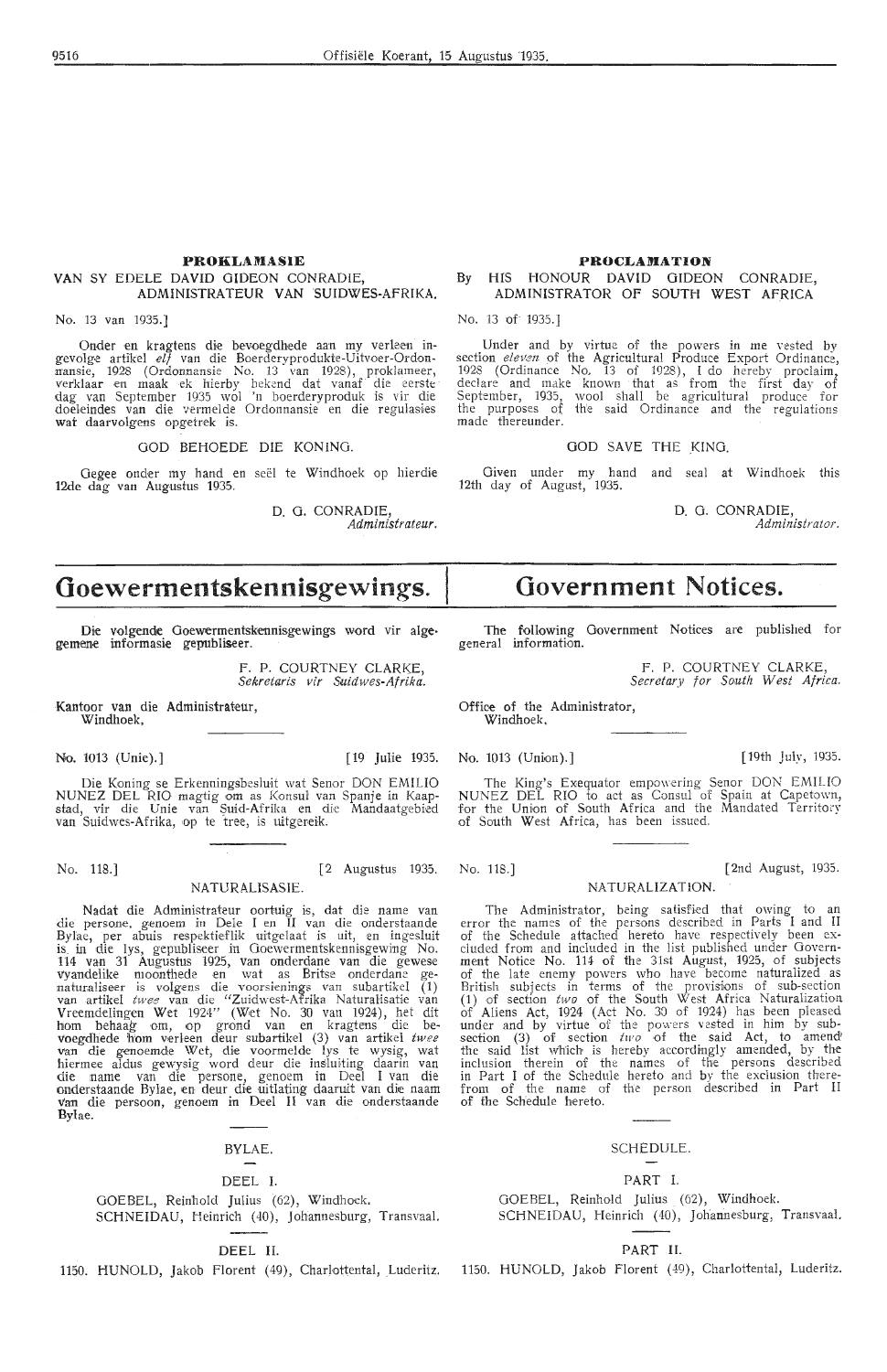>lo. 119.] [2 Augustus 1935.

# No. 119.] [2nd August, 1935.

### VEE\$IEKTES: SLAPSIEKTE-REOULASIES.

Dit het Sy Edele die Administrateur behaag om, kragtens die bevoegdhede aan horn verleen ooreenkomstig Artikel *drie-en-twintig* van "De Veezuekten Proklamahe 1920" (Proklamasie No. 28 van 1920), die bygevoegde regulasies om die siekte in bedwang te hou wat as slapsiekte bekend is, goed te keur:-

- 1. Wanneer enige perderasdiere verdink word dat hulle besmet is met slapsiekte is dit die plig van die eienaar of die persoon wat die toesig oor sodanige diere hou,<br>en van die eienaar of bewoner van die grond waarop sodanige diere vir die oomblik wei, om die diere af te sonder hangende hulle ondersoek deur 'n Goewerments-<br>veearts, en elke sodanige eienaar of persoon moet dadelik die verdagte besmetting aan die Ooewermentsveearts wat die streek onder sy beheer het, berig.
- 2. Wanneer die Ooewermentsveearts oortuig is dat slapsiekte op 'n plaas of plek bestaan, is dit die plig van<br>die eienaar van die plaas of die persoon wat die toesig daaroor hou om sodanige voorsorgmaatreels te tref om die siekte uit te roei as wat vermelde amptenaar raadsaam mag ag.
- 3. Alle hingste en merries op 'n plaas of plek waar<br>slapsiekte voorkom, moet afgesonder word op die manier wat deur die Goewermentsveearts voorgeskrywe is.
- -±. Enige merrie wat met slapsiekte besmet is, word op bevel van die Sekretaris vir Suidwes-Afrika doodgemaak en vergoeding word bepaa! ooreenkomstig die skaal wat in die Bylae van Proklamasie No. 28 van<br>1920 uiteengesit is, betaal.
- 5. Die eienaar van 'n hings wat met slapsiekte besmet is, het die keuse om die dier 6f te kastreer 6f doqd te maak teen vergoeding soos hierbo.
- 6. Oortredings van hierdie regulasies is strafbaar volgens artikel *een-en-twintig* van vermelde Proklamasie.

No. 120.] [2 Augustus 1935.

# HUWELIKSAMPTENAAR: BENOEMINO TOT.

Dit het die Administrateur behaag om, ooreenkomstig artikel *vyf,* subartikel (2) van ·'De Huweliksvoltrekkings Proklamatie 192D'' (Proklamasie No. 31 van 1920), die benoeming van COENRAAD DANIEL SPAMER van die Magistraatskantoor, Grootfontein, tot 'n Huweliksamptenaar vir die voltrekking van 'n huwelik op Orootfontein op 2 Augustus 1935 goecl te keur.

No. 121.] [7 Augustus 1935.

# SKUT TE WINDHOEK:

## BENOEMINO VAN SKUTMEESTER.

Dit het die Administrateur behaag om, ooreenkomstig artikel *twee* van Proklamasie No. 5 van 1917, die benoeming van WILHELM FINKE as Skutmeester van die skut te Windhoek, goed te keur met ingang vanaf 1 Mei 1935, in die plek van Benjamin John Heather, wat bedank het.

No. 122.] [ 12 Augustus 1935.

Die volgende aanstellings as Klerke van die Hof is goedgekeur:

- LUDERITZ: AUBREY WARREN LEPPAN met ingang vanaf die 17de Junie 1935, in plek van Mnr. P. J. Liefeldt, verplaas.
- OUTJO: CHRISTIAN JACOBUS VAN DEN BERO, met ingang vanaf die 23ste Julie 1935, in plek van Mnr. C. J. H. Vorster, verplaas.

No. 123.J

[ 12 Augustus 1935.

# PERIODIKE HOF, TSUMEB, DISTRIK GROOTFONTEIN.

Dit het die Administrateur behaag om die sitting van die Periodike Iiof te T,sumeb in die distrik Orootfontein op die eerste Woensdag in elke maand in plaas van die eerste Woensdag na die tweede Maandag in elke maand soos<br>tevore, goed te keur, ingaande vanaf die 4de September 1935.

# STOCK DISEASES: DOURINE-REOULATIONS.

His Honour the Administrator has been pleased, under the powers in him vested by section *twenty-three* of the Diseases of Stock Proclamation, 1920 (Proclamation No. 28 of 1920), to approve of the subjoined regulations for controlling the disease known as Dourine:—

- 1. Whenever any equines are suspected of being infected with Dourine it shall be the duty of the owner or person in charge of such animals, and of the owner or occupier of the land whereon such animals are for the time being depastured, to isolate the animals pending their examination by a Government veterinary officer, and every such owner or person shall immediately report the suspected infection to the Government veterinary officer in charge of the area.
- 2. On the Government veterinary officer being satisfaied of the existence of dourine on a farm or place, it shall be the duty of the owner of the farm or the person in charge thereof to take such precautions to eradicate the disease as the said officer may deem advisable.
- 3. All stallions and mares on a farm or place where Dourine exists shall be isolated in the manner prescribed by the Government veterinary officer.
- 4. Any mare infected with dourine shall be destroyed on the order of the Secretary for South West Africa, and compensation in accordance with the scale set out in the Schedule to Proclamation No. 28 of 1920 paid therefor.
- 5. The owner of a stallion infected with Dourine shall be given the option of having the animal castrated or destroyed with compensation as above.
- 6. Contraventions of these Regulations are punishable under section *twenty-one* of the said Proclamation.

No. 120.] [2nd August, 1935.

# MARRIAGE OFFICER: APPOINTMENT AS.

The Administrator has been pleased, in terms of section *five,* sub-section (2) of the Solemnization of Marriages Proclamation 1920 (Proclamation No. 31 of 1920), to approve of the appointment of COENRAAD DANIEL SPAMER of the Magistrate's Office, Grootfontein, as a Marriage Offiicer for the solemnization of a marriage at Orootfontein on the 2nd August, 1935.

No. 121.] [7th August, 1935.

# POUND AT WINDHOEK: APPOINTMENT OF POUNDMASTER.

The Administrator has been pleased, in terms of section two of Proclamation No. 5 of 1917, to authorise the appointment of WILHELM FINKE as Poundmaster of the Pound at Windhoek, with effect from the 1st May, 1935, vice Benjamin John Heather, resigned.

No. 122.] [ 12th August, 1935.

The following appointments as Clerks of the Court have been approved:

- LUDERITZ: AUBREY WARREN LEPPAN, with effect from the 17th June, 1935, vice Mr. P. **J.**  Liefeldt, transferred.
- OUTJO: CHRISTIAN JACOBUS **VAN** DEN BERO, with effect from the 23rd July, 1935, vice Mr.<br>C. J. H. Vorster, transferred.

No. 123.] [ 12th August, 1935.

### PERIODICAL COURT, TSUMEB, DISTRICT OF OROOTFONTEIN.

The Administrator has been pleased to approve of the holding of the Periodical Court at Tsumeb, in the district of Grootfontein, on the first Wednesday in each month instead of the first Wednesday following the second Monday in each month as heretofore, with effect from the 4th September, 1935.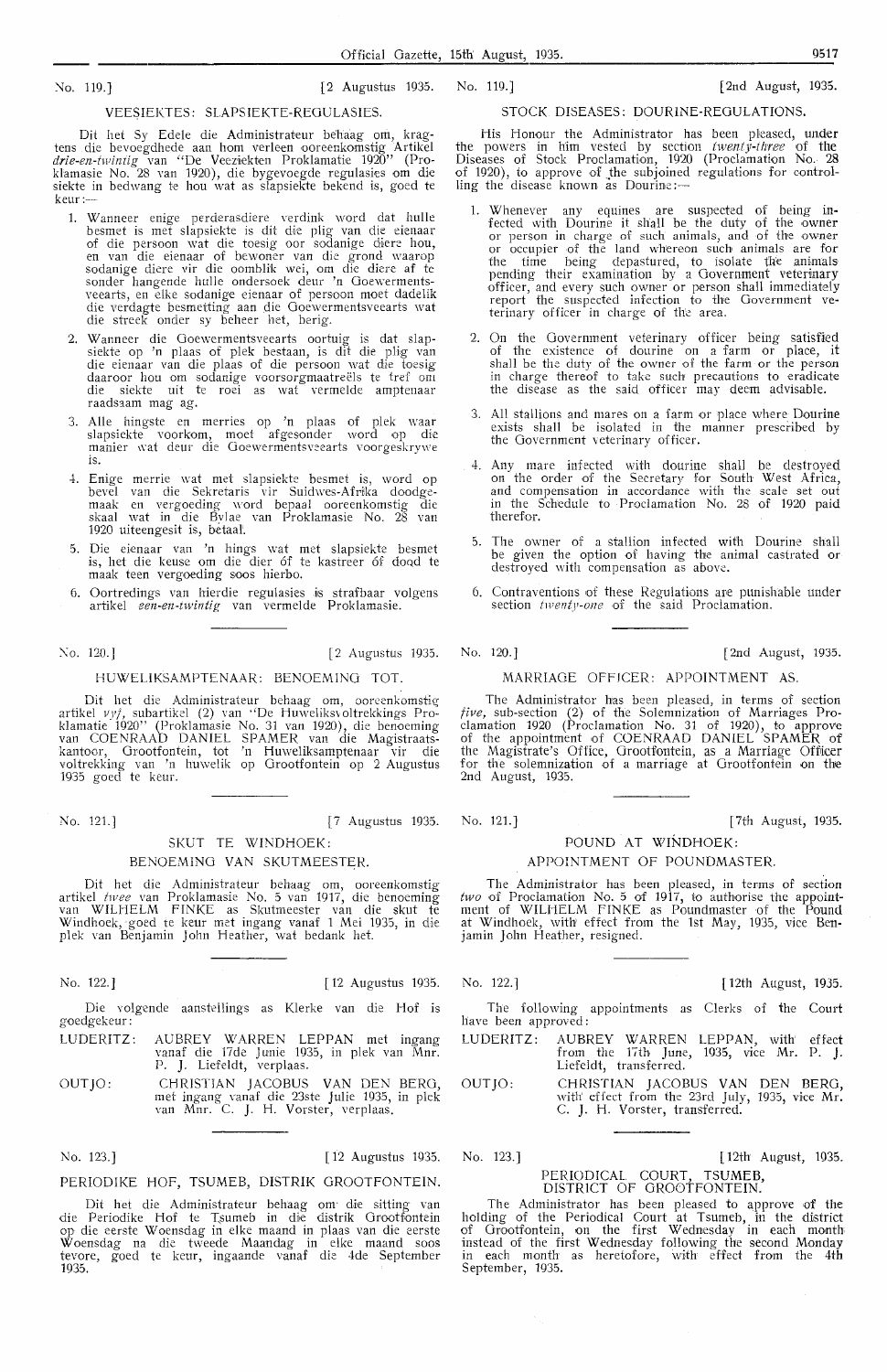No. 124.] [ 12 Augustus 1935. No. 124.] [ 12th August, 1935.

tent *:* Nahtr-elle Kommissaris vir die Magistraatsdistrik va:i of Luderitz With effect from 17th June; 1935. Luderitz .met ingang vanaf . .17 Junie. 1935:

No. 125.] [ 12 Augustus 1935.

# UITVOER VAN WOL.

Dit het die Administrateur behaag om, ingevolge en<br>kragtens die bevoegdheid hom verleen by artikel *ses* van<br>die Boerderyprodukte-Uitvoer-Ordonnansie, 1928 (Ordonnansie No. 13 van 1928), die volgende regulasies in verband met die uitvoer van wol te maak:-

## REGULASIES.

1. Niemand . mag wol uitvoer nie, tensy dit verpak en gemerk is soos hieronder bepaal word.

2. Niemand mag 'n baal uitvoer bevattende vreemde bestanddele wat met die skeer of daarna in die wol gekom het nie.

3. (a) Wol bestem vir uitvoer moet verpak wees in die juutsakke, bekend as die "11 $\frac{1}{4}$  lb. wolsakke (nominaal)", wat nie tevore gebruik is nie.

(b) Elke sodanige sak moet leesbaar gemerk wees met die naam of geregistreerde merk van die verkoper, asook sy adres of spoorwegstasie.

4. Elke baal of sak moet deeglik toegewerk wees en alleen blou seilgaring of metaalklemme mag gebruik word om bale of sakke of snyplekke of gate daarin toe te werk.

5. (a) Wol wat van dooie skape afgepluk, geskeer of verwyder *is,* moet afsonderlik van ander wol gehou en die h'ouer leesbaar "PLK" gemerk word.

(b) Wol moet skoon wees van verf, teer of ander mer'kstof wat gebruik mag gewees het om die skape te merk

(c) Alie loks en deur urine gevlekte wol inoet afsonderlik van ander wol gehou en die houer le-esbaar "LOX" gemerk word.

(d) Alie bale wol wat onafgerande vliese hevat mod .duidelik ,en leesbaar "ONAFOERAND" gemerk wees. Vir die toepassing van hierdie regulasies word onder onafgerande vliese verstaan vliese waarvan die pens- en stukwol nie ver- wyder is nie.

6. Alle merke op bale ingevolge hierdie regulasies moet op die end-kant van die baa! geplaas word en moet bestaan uit letters minstens een-en-'n-half duim hoog.

7. Van en na 1 September 1935 is wol wat vir uitvoer bestem is aan fnspeksie onderhewig.

8. Die uitvoerder moet op elke baal of sak wol wat op of na 1 September 1935 uitgevoer moet word, 'n in-<br>speksiefooi van een halfpennie (½d.) aan die Spoorweë<br>en Hawensadministrasie betaal.

9. (a) 'n Inspekteur het die reg om geboue waarin wol, bestem vir uitvoer, opgeberg word, te betree en om<br>bale of sakke wat daarin opgeberg is, oop te maak.

(b) Uitvoerders, makelaars, agente of pakhuisopsigters wat toesig · uitoefen oor geboue waarin wol vir uitvoer opgeberg is, of wat sulke geboue okkupeer, moet aan 'n in- spekteur op sy versoek die inligting verstrek wat hy mag verlang vir die behoorlike uitvoering van sy pligte as inspekteur.

10. (a) As *'n* baa! nie volgens voorskrif van • hierdie regulasies toegewerk, verpak of gemerk is nie, is die in-<br>spekteur bevoeg om te gelas dat so 'n baal daarvolgens<br>weer toegewerk, herverpak of oorgemerk word.

(b), As 'n baal weens versuim om te voldoen aan hierdie regulasies weer toegewerk, herverpak of oorgemerk moet word, moet dit deur die eienaar of sy agent op eie koste gedoen word. *a section word.* 

11. Iemand wat 'n bepaling van hierdie regulasie oor-<br>tree of versuim om te voldoen aan so 'n bepaling waaraan<br>hy verplig is om te voldoen, is aan 'n misdryf skuldig en<br>strafbaar met 'n boete van hoogstens vyftig pond.

Dit het die Administrateur behaag om, kragtens die be- The Administrator has been pleased, under the powers voegdhede aan hom verleen ooreenkomstig subartikel (2) conferred upon him by sub-section (2) of section *four* of voegdhiede aan hom verleen ooreenkomstig subartikel (2) conferred upon him by sub-section (2) of section *four* of van artikel *vier* van die Naturelle-Administrasie Proklama- the Native Administration Proclamation, 1928 (Proclamation<br>sie 1928 (Proklamasie No. 15 van 1928) die volgende aan- No. 15 of 1928) to appoint AUBREY WARREN LEP stelling te maak -- AUBREY WARREN LEPPAN as Assis- as Assistant Native Commissioner for the Magisterial District

No. 125.] ( 12th August, 1935.

# EXPORT OF WOOL.

The Administrator has been pleased, under and by virtue of the powers in him vested by section *six* of the Agricultural Produce Export Ordinance, 1928 (Ordinance No. 13 of 1928), to make the following regulations with regard to. the export of wool:-

## REGULATIONS.

1. No person shall export any wool unless it is packed and marked as herein after provided.

2. No person shall export any bale containing foreign matter introduced into the wool during or subsequent to shearing.

3. (a) Wool to be exported shall be contained in the jute pack, known as the  $^{111/4}$  lb. pack (nominal)'', not previously used.

(b) Each such pack shall be legibly marked with the name or register-ed mark of the seller, together with his address or railway station.

4. Every bale or pack shall be securely . fastened, and only blue-tinted sewing twine or metal clips shall be used for fastening them, or for securing any cuts or holes in th'em.

5. (a) Wool plucked, shorn or removed from dead sheep shall be kept separate from other wool, and the con-<br>tainer legibly marked ''PLK''.

(b) Wool shall be free from paint, tar or any other branding materials that may have been used for the purpose of marking the sheep.

(c) All locks and urine-stained wool shall be kept separate from other wool, and the container legibly marked "LOX".

(d) All bales of wool which contain unskirted tleeces must be distinctly and legibly marked "UNSKIRTED". For the purpose of this regulation unskirkd fleeces shall mean fleeces from which the bellies and pieces have not been removed.

6. All markings on bales in terms of these regulations shall be placed together on the encl of the bale, and shall consist of letters not less than one and a half inches in height.

7. From and after the 1st September, 1935, wool intended for export sh'all be subject to inspection.

8. On every bale or package of wool to be exported on and after the 1st September, 1935, the exporter shall pay to the South African Railways and Harbours Administration an inspection fee of one-half penny  $(1/2)d$ ).

9. (a) Any inspector shall have the right to enter any premises in which wool intended for export is stored, and to open any bales or packages stored therein.

(b) Exporters, brokers, agents or warehousemen in ch'arge of or occupying premises in which wool intended for export is stored, shall on d~mand disclose *to* the inspector such information as he shall require for the proper execution of his· duties as inspector.

10. (a) If any bale is not fastened, packed or marked as required by these regulations, an inspector shall have the power to order that such bales be re-sewn, re-packed or re-marked in accordance therewith.

(b) . Any re-sewing, re-packing or re-marking necessi-tated by fhe non-observance · of these regulations shall be done by th'e owner or his agent at his own expense.

11. Any person who contravenes any provision of these regulations, or who fails to comply with any such provision with which it is his duty to comply, shall be guilty of an offence and liable to a fine not exceeding fifty pounds.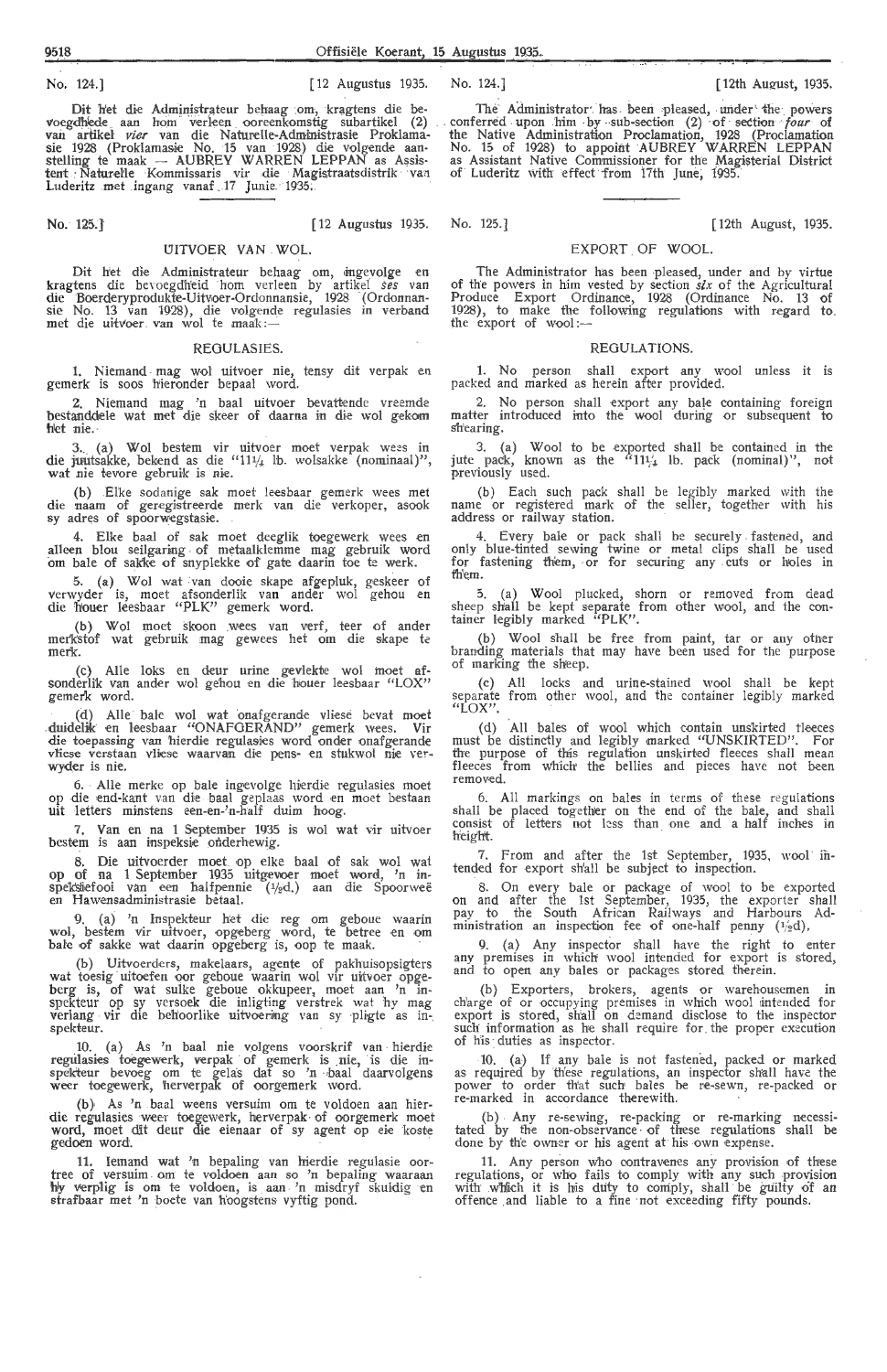# **Algemene Kennisgewing.**

# ( No. 56 van 1935.)

Die volgende besonuerhede in verband met die registrasie van Maatskappye word vir algemene informasie gepubliseer.

P S. LAMBRECHTS,

*Registrateur van· Maatskappye.* 

'Registrasiekantoor vir Maatskappye, Windhoek, 9 Augustus 1935.

# **General Notice.**

# (No: 56 of 1935.)

The following particulars in regard to the registration of Companies are published for general information.

P. S. LAMBRECHTS,

*Registrar of Companies* 

Companies Registration Office, Windhoek, 9th August, 1935.

BUITELANDSE MAATSKAPPY GEREGISTREER. - FOREIGN COMPANY REGISTERED.

| No. | Naam van Maatskappy,<br>Name of Company.       | Adres Address                            | Datum van Registrasie.<br>Date of Registration. | Kapitaal / Capital |
|-----|------------------------------------------------|------------------------------------------|-------------------------------------------------|--------------------|
| 86  | Marine Terrace Diamonds<br>$(S, W, A)$ Limited | p/a c/o J. D. Lardner<br>Burke, Windhoek | 15.3.1935                                       | \$35,000           |

# **Advertensies.**

# ADVERTEER IN DIE OFPISIELE KOERANT **VAN**  SUIDWES-AFRIKA.

1. Die *Offisiële Koerant* sal op die 1ste en 15de van elke maand verskyn; ingeval een van hierdie dae op 'n Sondag op Publieke Feesdag val, dan verskyn die Offisiële *Koerant* op die eersvolgende werkdag.

2. Advertensies wat in die Offisiële Koerant geplaas moet word moet in die taal waarin hulle sal verskyn ingemoet word moet in die taal waarin hulle sal verskyn inge-<br>handig word aan die kantoor van die Sekretaris vir Suidwes-Afrika (Kamer 46, Regerings-Oeboue, Windhoek), nie later as 4.30 n.m. op die neënde dag voor die datum van ver- skyning van die *Offisiële Koerant* waarin die advertensies moet geplaas word nie.

3. Advertensies word in die Offisiële Koerant geplaas agter die offisiële gedeelte, of in 'n ekstra blad van die *Koerant,* soos die Sekretaris mag goedvind.

4. Advertensies word in die *Offisiële Koerant* gepubli-<br>seer in die Engelse, Afrikaanse en Duitse tale; die nodige vertalinge moet deur die adverteerder of sy agent gelewer word. Dit moet onthou word dat die Duitse teks van die *Offisii!le Koerant* slegs 'n vertaling is, en nie die geoutoriseerde uitgawe is nie.

5. Slegs wetsadvertensies word aangeneem vir publikasie in die *Otfisii!le Koerant,* en hulle is onderworpe aan die goedkeuring van die Sekretaris vir Suidwes-Afrika, wat die aanneming of verdere publikasie van 'n advertensie mag weier.

6. Advertensies moet sover as moontlik op die masjien geskryf wees. Die manuskrip van advertensies moet slegs op een kant van die papier geskryf word, en aHe name moet duidelik wees; ingeval 'n naam ingevolge onduidelike handskrif foutief gedruk word, dan kan die advertensies slegs dan weer gedruk word as die koste van 'n nuwe opneming betaal word.

7. Die jaarlikse intekengeld vir die Offisiële Koerant is 20/-, posvry in hierdie Gebied en die Unie van Suid-Afrika, verkrygbaar van die here John Meinert, Bpk., Posbus 56, Windhoek. Posgeld moet vooruit betaal word deur oorseese<br>intekenaars. Enkele eksemplare van die *Offisiële Koerant* is verkrygbaar òf van die here John Meinert, Bpk., Posbus 56, Windhoek, of van die Sekretaris vir Suidwes-Afrika, teen die prys van 1/- per eksemplaar.

8. Die koste vir die opname van advertensies, behalwe die kennisgewings, wat in die volgende paragraaf genoem is, is teen die tarief van 7 /6 per duim enkeI kolom, en 15/ per duim dubbel kolom, herhalings teen half prys. (Gedeeltes van 'n duim moet as 'n volle duim bereken word.)

Kennisgewings aan krediteure en debiteure in die boedels van oorlede persone, en kennisgewings van eksekuteurs<br>betreffende likwidasie-rekenings, wat vir inspeksie lê, word in skedule-vorm gepubliseer teen 12/- per boedel.

10. Geen advertensie sal geplaas word nie, tensy die koste vooruit betaal is. Tjeks, wissels, pos- of geldorders moet betaalbaar gemaak word aan die Sekretaris vir Suidwes-Afrika.

# **Advertisements.**

# ADVERTISING IN TliE *OFFICIAL* GAZETTE OF SOUTH WEST AFRICA.

1. The *Official Gazette* will be published on the 1st and 15th day of each month; in the event of either of those days falling on a Sunday or Public Holiday, the *Gazette* will be published on the next succeeding working day.

2. Advertisements for insertion in the *Gazette* must be delivered at the office of the Secretary for South West Africa (Room 46, Government Buildings, Windhoek) in the languages<br>in which they are to be published, not later than 4.30 p.m.<br>on the *ninth* day before the date of publication of the Gazette in which they are to be inserted.

3. Advertisements wili be inserted in the *Gazette* after the official matter or in a supplement to the *Gazette* at the discretion of the Secretary.

4. Advertisements will be published in the *Official Gazette* in the English, Dutch or German languages; the necessary translations must be furnished by, the advertiser or his agent. It should be borne in mind however, that the German version of the *Gazette* is a translation only and not the authorised issue.

5. Only legal advertisements are accepted for publication in the *Official Oazett2,* and ar•e subject to the approval of the Secretary for South West Africa, who can refuse to accept or decline further publication of any advertisement.

6. Advertisements should as far as possible be typewritten. Manuscript of advertisements should be written on<br>one side of the paper only, and all proper names plainly inscribed; in the event of any name being incorrectly printed as a result of indistinct writing, the advertisement can only be republished on payment of the cost of another insertion.

7. The Subscription for the *Official Gazette* is 20/- per annum, post free in this Territory and the Union of South Africa obtainable from Messrs. John Meinert Ltd., Box 56, Windhoek. Postage must be prepaid by Overseas subscribers. Single copies of the *Gazette* may be obtained either from Messrs. John Meinert Ltd., Box 56, Windhoek, or from the Secretary for South West Africa at the price of 1/- per copy.

8. The charge for the insertion of advertisements other than the notices mentioned in the succeeding paragraph is at the rtae of 7/6 per inch single column and 15/- per inch double column, repeats half price. (Fractions of an inch to be reckoned an inch.)

9. Notices *to* Creditors and Debtors in the estates of deceased persons and notices of executors concerning liquidation accounts lying for inspection, are published in schedule form at 12/- per estate.

10. No advertisement wiH be inserted unless the charge is prepaid, Cheques, drafts, postal orders or money orders must be made payable to the Secretary for South West Africa.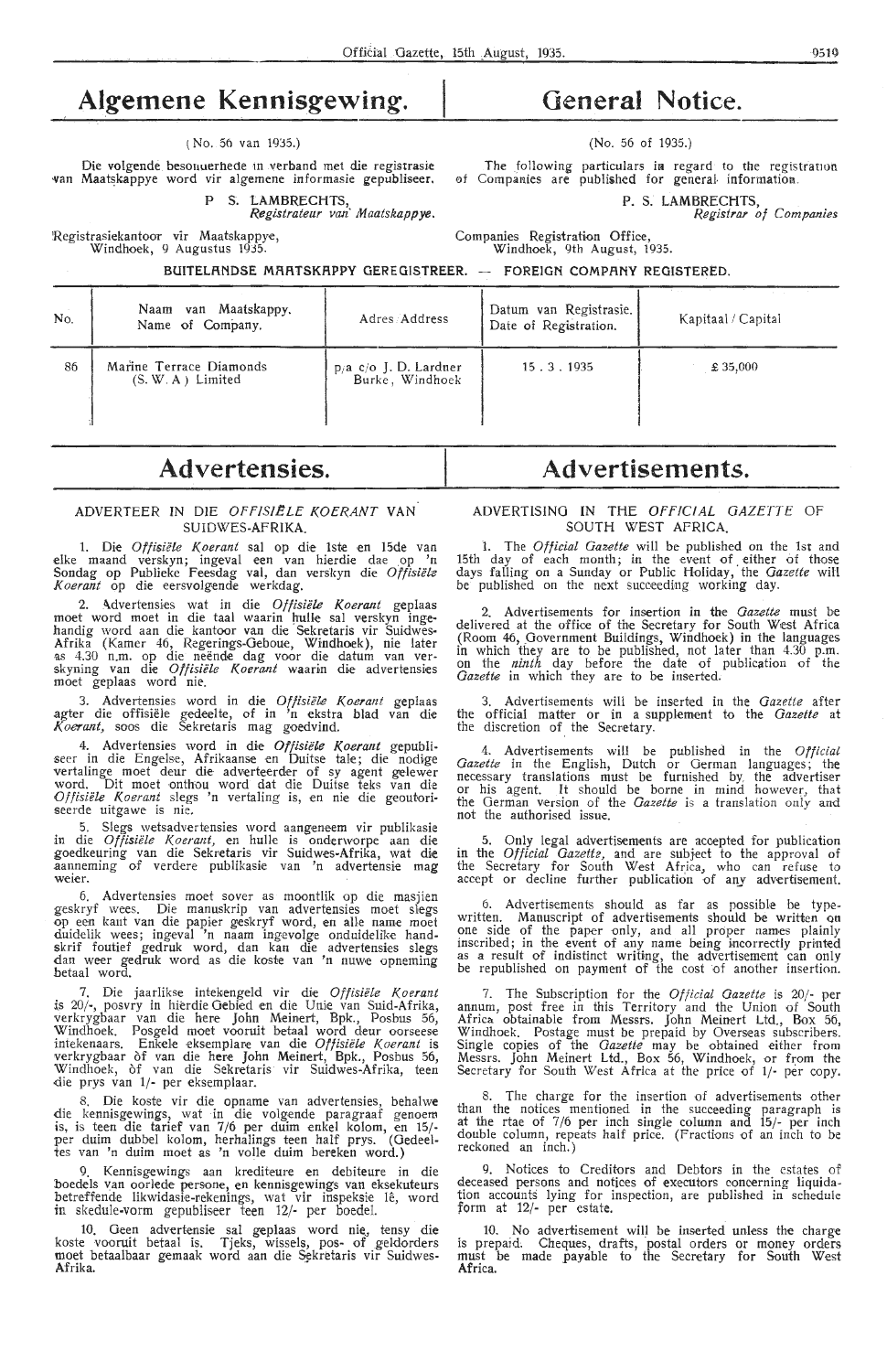KENNISGEWING VAN KURATORS EN BOEDELBEREDDERAARS. Ingevolge artikel neën-en-neëntig, onderartikel (2) van die Insolvensiewet 1916, soos op Suidwes-Afrika toegepas.

Aangesien die likwidasierekenings en state van distribusie of/en kontribusie in die afgestane of gesekwestreerde boedels vermeld in die onderstaande Bylae op die daarin genoemde datums bekragtig is, word hiermee kennis ge, gee dat 'n diwident uitgekeer of/en 'n kontribusie in vermelde boedels ingevorder sal word, soos uiteengesit in die Bylae, en dat elke kontribusiepligtige skuldeiser die deur hom verskuldigde bedrag aan die kurator of boedelberedderaar by die adres ,in die Bylae genoem, moet betaal.

NOTICES OF TRUSTEES AND ASSIGNEES. Pursuant to Section *ninety-nine*, Sub-section (2), of the Insolvency Act, 1916, as applied to South West Africa.

The liquidation accounts and plans of distribution or/and contribution in the Assigned or Sequestrated Estates mentioned in the subjoined Schedule having been confirmed on the dates therein mentioned, notice is hereby given that a dividend is in course of payment or/ and a contribution in course of collection in the said Estates as in the Schedule is set forth, and that every creditor liable to contribute is required to pay the trustee or assignee the amount for which he is liable at the address mentioned in the Schedule.

Form. No. 7 / Form. No. 7. BYLAE.-SCHEDULE.

18th July, 1935.

| No. van<br>Boe del<br>No. of<br>Estate | Naam en Beskrywing<br>van Boedel<br>Name and Description<br>of Estate                      | Datum<br>waarop Re-<br>kening be-<br>kragtig is<br>Date when<br>Account<br>Confirmed | Of 'n diwident uitgekeer<br>word of 'n kontribusie<br>ingevord, word of beide<br>Whether a Dividend is<br>being paid or Contri-<br>bution being collected,<br>or both | Naam van Kurator of<br>Boedelberedderaar<br>Name of Trustee or<br>Assignee | Volledige Adres van<br>Kurator of<br>Boedelberedderaar<br>Full Address of Trustee<br>or Assignee |
|----------------------------------------|--------------------------------------------------------------------------------------------|--------------------------------------------------------------------------------------|-----------------------------------------------------------------------------------------------------------------------------------------------------------------------|----------------------------------------------------------------------------|--------------------------------------------------------------------------------------------------|
| 441                                    | Johannes Rudzinske, a bottle<br>store proprietor and<br>building contractor of<br>Windhoek | 30/7/35                                                                              | Neither distribution<br>nor contribution                                                                                                                              | E. Worms                                                                   | Windhoek<br>Box $18.$                                                                            |

Notice is hereby given in terms of section 32(1) of Or-<br>dinance No. 15 of 1927 that it was resolved by the Karibib Roads Board to de-proclaim district road No. 5, as defined by Proclamation No. 37 of 1929, and to proclaim the following district road:—<br>"No. 8. From a point on Main Road No. 2 on the

farm Wilhelmstal No. 8 at the Railway Siding Wilhelmstal generally northwards via the farms Wilhelmstal No. 8, Clausthal No. 5, and Treuenfels No. 1 to the boundary of the district of Omaruru."

All interested persons- are hereby called upon to lodge in writing with the Board, within two months after the date of publication hereof, any objections they may wish to make to the giving effect to such resolution.

P. EDWARDS. Karibib, Secretary: Karibib Roads Board.

# LOST MORTGAGE BOND NO. 201/1922.

NOTICE is hereby given that we . intend *to* apply for the issue of a certified copy of Mortgage Bond No. 201/1922 dated the 7th April, 1922, passed by HERMANN HOWALDT in favour of KARL MEIBURG for the sum of £2500 (since reduced to £1500) in respect of the remaining extent of farm Krumneck No. 20 in the district of Windhoek, measuring Eleven Thousand Six Hundred and Fifty-Nine (11659) hectares, Eighty-One (81) ares, Thirty-Eight (38) square metres.

All persons having objection to the issue of such copy are hereby required to lodge the same in writing with the Registrar of Deeds at Windhoek within five (5) weeks from the last publication of this notice.

Dated at Windhoek on this 25th day of July, 1935.

Justizrat Dr. ALBERT STARK,

P.O. Box 37, Kaiser Street, Windhoek. Attorneys for Applicant.

KENNISOEWING AAN SKULDEISERS EN SKULDENAARS. BOEDELS VAN OORLEDE PERSONE. Artikel 46, Wet No. 24 van 1913, soos toegepas op Suidwes-Afrika.

Skuldeisers en skuldenaars in die Boedels wat vermeld is in bygaande Bylae word versoek om hul vorderings in te lewer en hul skulde te betaal by die kantore van die betrokke Eksekuteurs binne die gemelde tydperke, vanaf die datum van publikasie hiervan.

NOTICE TO CREDITORS AND DEBTORS. ESTATES OF DECEASED PERSONS. Section 46, Act No. 24 of 1913, as applied to South West Africa.

Creditors and Debtors in the Estates specified in the annexed Schedule are called upon to lodge their claims with and pay their debts to the Executors concerned within the stated periods calculated from the date of publication hereof. BYLAE.-SCHEDULE.

| Boedel No.<br>Estate No. | BOEDEL VAN WYLE<br>ESTATE LATE                                                                                         | Binne 'n tydperk van<br>Within a period of | Naam en Adres van Eksekuteur of<br>gemagtigde Agent<br>Name and Address of Executor or<br>authorized Agent |
|--------------------------|------------------------------------------------------------------------------------------------------------------------|--------------------------------------------|------------------------------------------------------------------------------------------------------------|
| 1681                     | Dirk Johannes Adriaan de Waal snr.<br>en nagelate eggenote Martha Elizabeth<br>Albertina de Waal, geb v. d. Westhuizen | 30 dae                                     | D. J. A. de Waal jnr.,<br>Louws-Vley, P. K. Klipdam                                                        |
| 1714                     | Anna Katharina Irion, geb. Jung                                                                                        | 21 days                                    | M. Irion, Farm Pommern,<br>Post Tsumeb                                                                     |
| 1730                     | Nicolaas Jacobus Beyleveld                                                                                             | 30 dae                                     | Mrs. A. C. Beyleveld, Executrix,<br>Box 43, Grootfontein                                                   |
| 1731                     | John Hanson Latter                                                                                                     | 30 days                                    | J. D. Lardner Burke, Executor<br>Dative, Box 45, Windhoek                                                  |
| 1738                     | Pieter van Breda                                                                                                       | 30 days                                    | J. C. van Breda, National, P.O.<br>Outjo, Executrix Testamentary                                           |
| 1752                     | Daniel Andreas Pauw                                                                                                    | 30 days                                    | Mrs. E. M. Pauw, c/o Justizrat<br>Dr. Albert Stark, Box 37,<br>Windhoek                                    |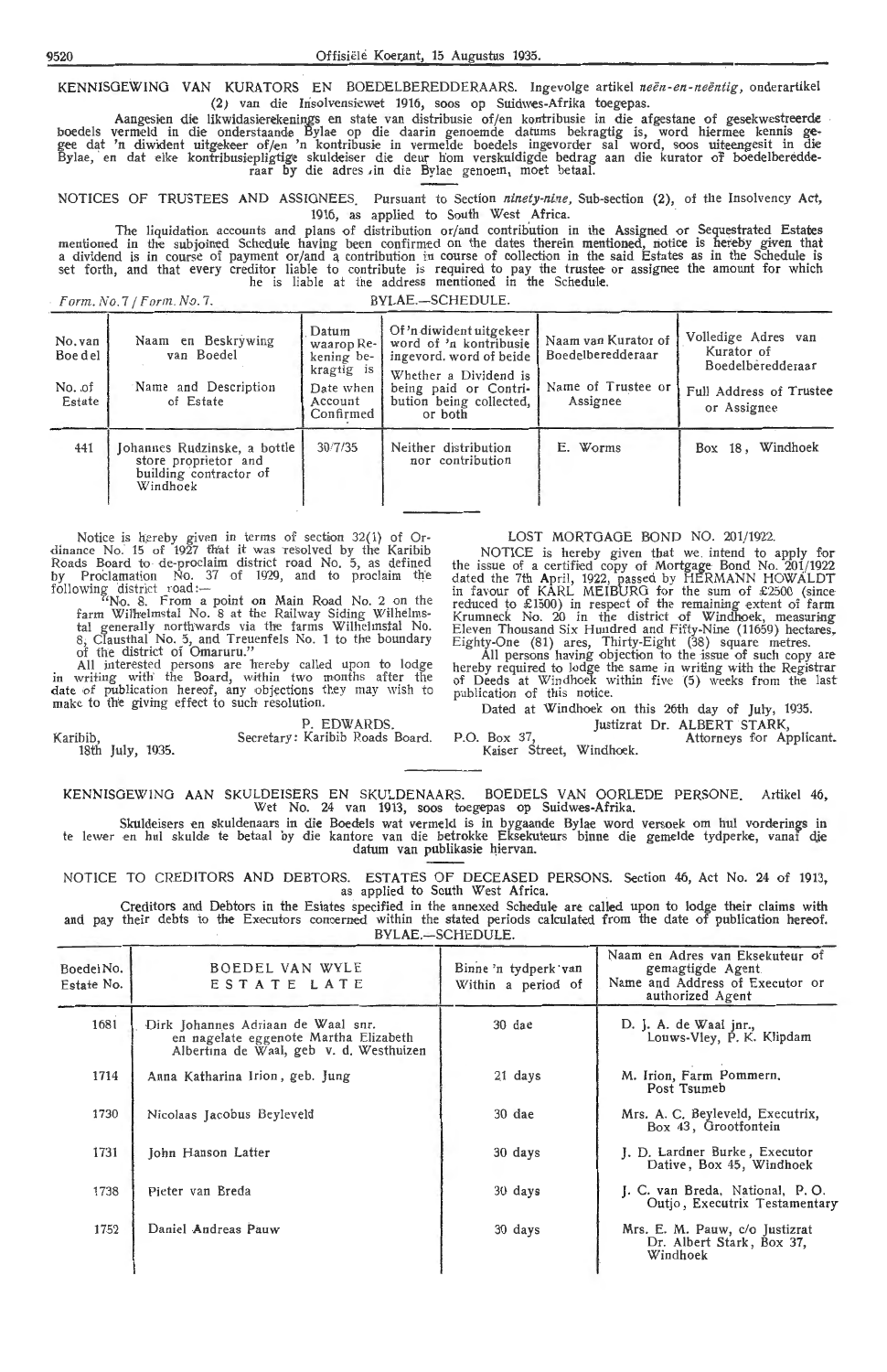# **KENNISOEWINO DEUR** EKSEKUTEURS BETREFFENDE LIKWIDASIE-REKENINGS TER INSAGE. Artikel 68, Wet No. 24 van 1913, soos toegepas op Suidwes-Afrika.

Kennisgewing geskied hiermee dat duplikate van die Administrasie- en Distribusierekenings in die boedels vermeld in die navolgende Bylae, ter insage van al die persone, wat daarin belang het, op die kantore van die Meester<br>en die Magistraat, soos vermeld, gedurende 'n tydperk van drie weke (of langer indien spesiaal vermeld) vanaf<br>me daarteen by die Meester binne die vermelde tydperk ingedien word nie, sal die betrokke eksekuteurs oorgaan tot uitbetaling ooreenkomstig vermelde rekenings.

# NOTICE BY EXECUTORS CONCERNING LIQUIDATION ACCOUNTS LYING FOR INSPECTION: Section 68, Act No. 24 of 1913, as applied to South West Africa.

Notice is hereby given that copies of the Administration and Distribution Accounts in the Estates specified in the attached Schedule will be open for the inspection of all persons interested therein for a period of 21 days (or longer if specially stated) from the dates specified, or from the date of publication hereof, whichever may be later, and at the Offices of the Master and Magistrate as stated. Should no objection thereto be lodged with the Master during the period of inspection the Executors oonoerned will proceed to make payments in accordance therewith.

BYLAE.-SCHEDULE.

| Boedel No.<br>Estate No. | BOEDEL VAN WYLE<br>ESTATE LATE                                                              | Beskrywing van<br>Rekening<br>Description of<br>Account | Datum<br>Tydperk<br>Date<br>Period | Office of the<br>Meester<br>Master | Kantoor van die<br>Magistraat<br>Magistrate | Naam en adres v. eksekuteu.<br>of gemagtigde Agent<br>Name and Address of<br>Executor or authoriz. Agent |
|--------------------------|---------------------------------------------------------------------------------------------|---------------------------------------------------------|------------------------------------|------------------------------------|---------------------------------------------|----------------------------------------------------------------------------------------------------------|
| 1283                     | Daniel Johannes Pienaar                                                                     | First and Final<br>Liquid. & Distrib.                   | 15/8/35                            | Windhoek                           | Okahandia                                   | Bell & Fraser, Agents for<br>Executrix, Box 43,<br>Windhoek                                              |
| 1386                     | Jury Hendrik de Bruyn                                                                       | First and Final<br>Liquid. & Distrib.<br>Account        | 21 days<br>15/8/35                 | Windhoek                           | Outjo                                       | M. E. de Bruyn, c/o Ecker<br>& du Plessis, Box 11.<br>Otjiwarongo                                        |
| 1399                     | Olga Ida Marta Seitz,<br>born Hanke                                                         | Second and Final<br>Liquid, & Distrib.<br>Account       | 21 days                            | Windhoek                           | Groot-<br>fontein                           | Johann Schuler,<br>Box 12, Swakopmund                                                                    |
| 1676                     | Theodorus Barnardus<br>Kleynhans, and surviv-<br>ing spouse Petronella<br>Johanna Kleynhans | First and Final<br>Liquid. & Distrib.<br>Account        | 21 days                            | Windhoek                           | Outio                                       | P. J. Kleynhans,<br>c/o The Standard Bank.<br>Windhoek                                                   |
| 1712                     | Edward Philipps Bester                                                                      | First and Final                                         | 21 days                            | Windhoek                           | Okahandia                                   | H. L. Momberg,<br>q. q. Executrix,<br>Windhoek                                                           |

# VERKIESING VAN EKSEKUTEURS EN VOOODE.

Aangesien die Boedels van die persone, vermeld in die aangehegte lys, nie verteenwoordig is nie, word hier-<br>mee kennis gegee aan die nagelate eggenoot (as daar een is) erfgename, legatarisse en skuldeisers, en—in gevalle w lende boedels op die vermelde tye, datums en plekke gehou sal word vir die doel om 'n persoon of persone te kies vir goedkeuring van die Meester van die Hooggeregshof van Suidwes-Afrika as geskik en bekwaam om deur hom as<br>eksekuteurs of voogde, soos die geval mag wees, aangestel te word. Byeenkomste te Windhoek word voor die Mee **en** in antler plekke voor die Magistraat, gehou. J. M. M. COMMAILLE,

# *Meester van* die *Hoogger.egshof yan S.W.-Afrika.*

# ELECTION OF EXECUTORS AND TUTORS.

The Estates of the persons mentioned in the attached schedule being unrepresented, notice is hereby given to<br>the surviving spouse (if any), next-of-kin, legatees, and credittors, and—in cases where the meeting is convened election of Tutors-to the paternal and maternal relatives of the minors, and to all others whom these presents may concern, that meetings **will** be held in the several Estates at the times, dates, and places specified for the purpose of selecting some person or persons for approval by the Master of the High Court of South West Africa as fit and proper to be by him appointed Executors or Tutors, as the case may be. Meetings at Windhoek will be held before the Master, and in other places before the Magistrate.

J. M. M. COMMAILLE,<br>*Master of the High Court of South West Africa*.

| BYLAE.-SCHEDULE.                                                        |                                                                       |                            |                      |                                                            |                                                              |                                              |                                                                                       |  |
|-------------------------------------------------------------------------|-----------------------------------------------------------------------|----------------------------|----------------------|------------------------------------------------------------|--------------------------------------------------------------|----------------------------------------------|---------------------------------------------------------------------------------------|--|
| Geregistr.<br>Nommer<br>van Boedel<br>Regisiered<br>Number<br>of Estate | Naam van Oorledene<br>Famielienaam<br>Name of the Deceased<br>Surname | Voornaam<br>Christian Name | Beroep<br>Occupation | Datum en plek<br>van oorlyde<br>Date and Place<br>of Death | Datum en tyd<br>van byeenkoms<br>Date and Time<br>of Meeting | Plek van<br>byeenkoms<br>Place<br>of Meeting | Byeenkoms<br>belê vir ver-<br>kiesing van<br>Meeting Con-<br>vened for<br>election of |  |
| 1755                                                                    | Nitzsche                                                              | Otto                       | Farmer               | 11/7/35<br>at Windhoek                                     | Friday,<br>$23/8/35$ ,<br>10 a.m.                            | Windhoek                                     | Executor<br>Dative                                                                    |  |
|                                                                         |                                                                       |                            |                      |                                                            |                                                              |                                              |                                                                                       |  |